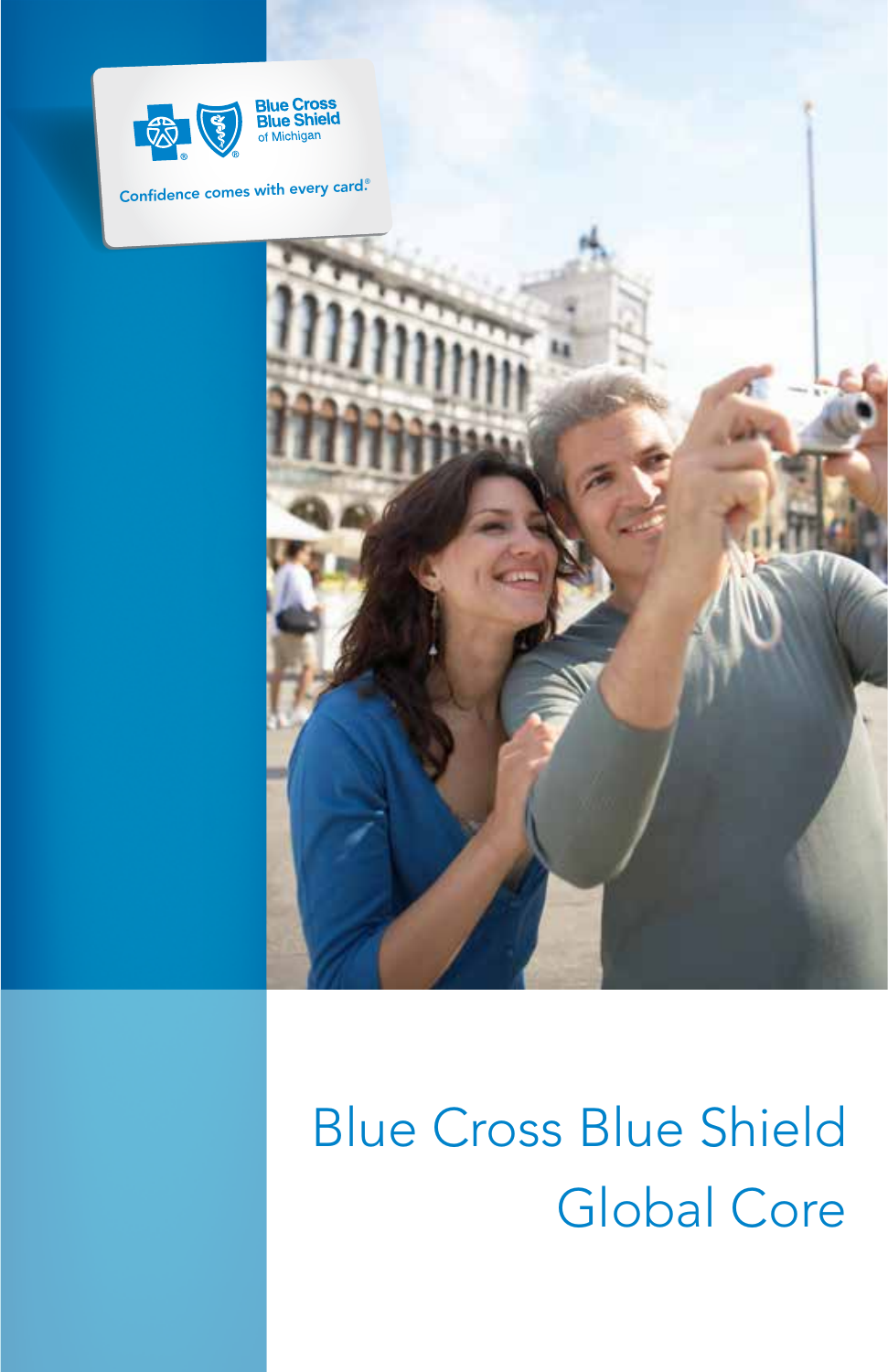## Leave your worries at home

When you are a Blue plan member, you take your health care benefits with you when you are abroad. Through the Blue Cross Blue Shield Global Core program, you have access to medical assistance services and doctors and hospitals in more than 200 countries and territories around the world.

To use the Blue Cross Blue Shield Global Core program, whether you are traveling or living abroad, please follow these steps:

- 1. Before you leave, contact your Blue plan for coverage details. Coverage outside the United States may be different.
- 2. Always carry your current Blue plan ID card.
- 3. In an emergency, go directly to the nearest hospital.
- 4. If you need to locate a doctor or hospital, or need medical assistance services, call the Blue Cross Blue Shield Global Core Service Center at 800-810- BLUE (2583) or call collect at 804-673-1177, 24 hours a day, seven days a week. An assistance coordinator in conjunction with a medical professional will arrange a physician appointment or hospitalization, if necessary.

## Learn more about Blue Cross Blue Shield Global Core

- Call your Blue plan at the number on the back of your ID card.
- Visit bcbsglobalcore.com.
- Call the Blue Cross Blue Shield Global Core Service Center at 800-810-2583 or collect at 804-673-1177.

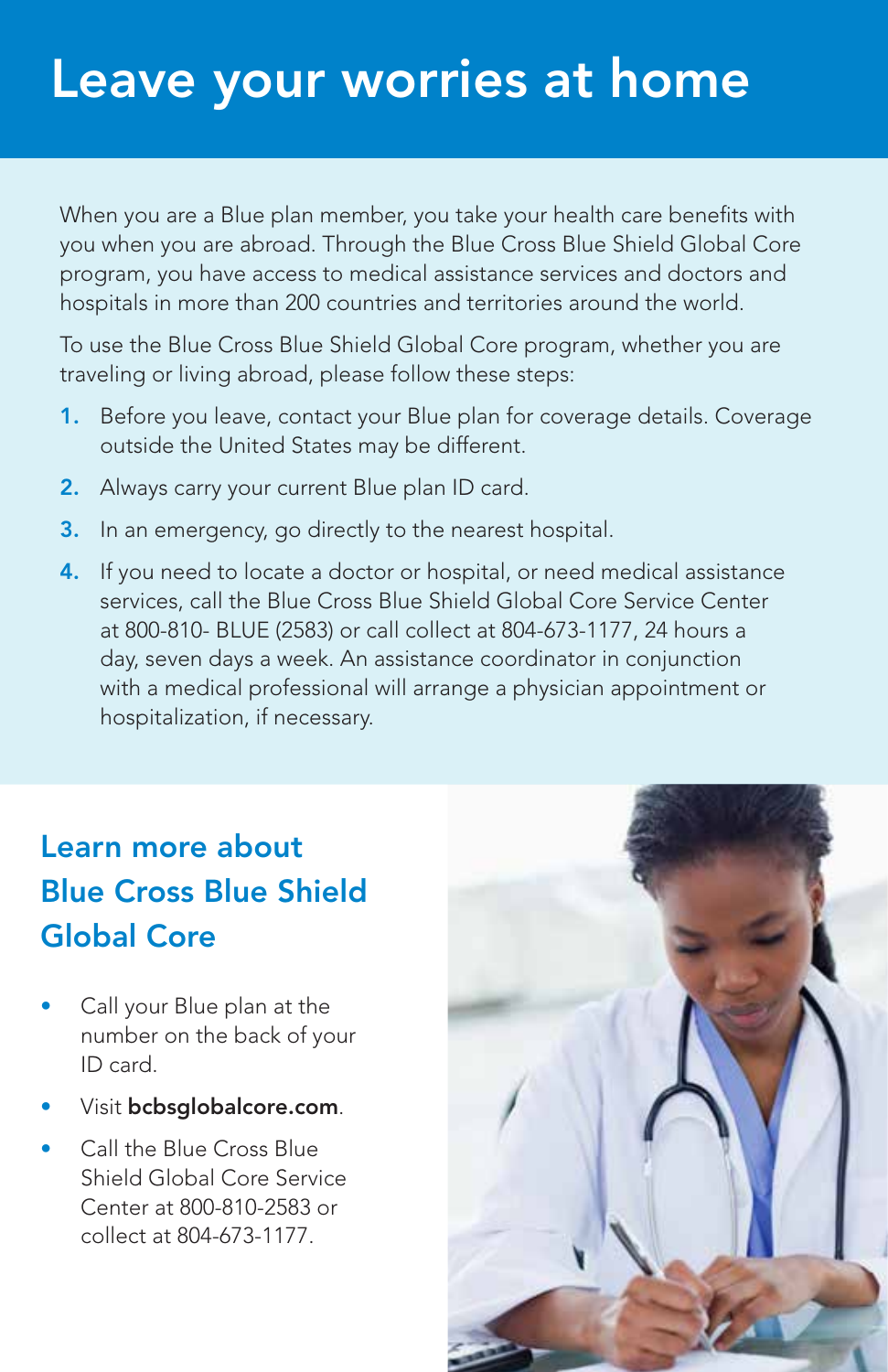- 5. Call the Blue Cross Blue Shield Global Core Service Center at 800- 810-2583 or collect at 804-673-1177 when you need inpatient care. In most cases, you shouldn't need to pay upfront for inpatient care at participating hospitals except for out-of-pocket expenses (non-covered services, deductible, copayment and coinsurance) you normally pay. The hospital should submit your claim for you. In addition to contacting the Blue Cross Blue Shield Global Core Service Center, call your Blue plan for approval. You can find the phone number on the back of your Blue ID card. Note: This number is different from the phone number listed above.
- 6. You will need to pay up front for care received from a doctor or nonparticipating hospital. Then complete a Blue Cross Blue Shield Global Core claim form and send it with the bill or bills to the Blue Cross Blue Shield Global Core Service Center (the address is on the form). The claim form is available from your Blue plan, online at **bcbsglobalcore.com** or the Blue Cross Blue Shield Global Core Service Center.

#### It's easy to file a claim

To file a claim please do the following:

- 1. If the Blue Cross Blue Shield Global Core Service Center arranged your hospitalization, the hospital will file the claim for you. You will need to pay the hospital for the out-of-pocket expenses you normally pay.
- 2. For outpatient and doctor care, or inpatient care not arranged through the Blue Cross Blue Shield Global Core Service Center, you will need to pay the health care provider and submit an international claim form with original bills to the Service Center.
- 3. International claim forms are available from your Blue plan, the Service Center or online at **bcbsglobalcore.com**.